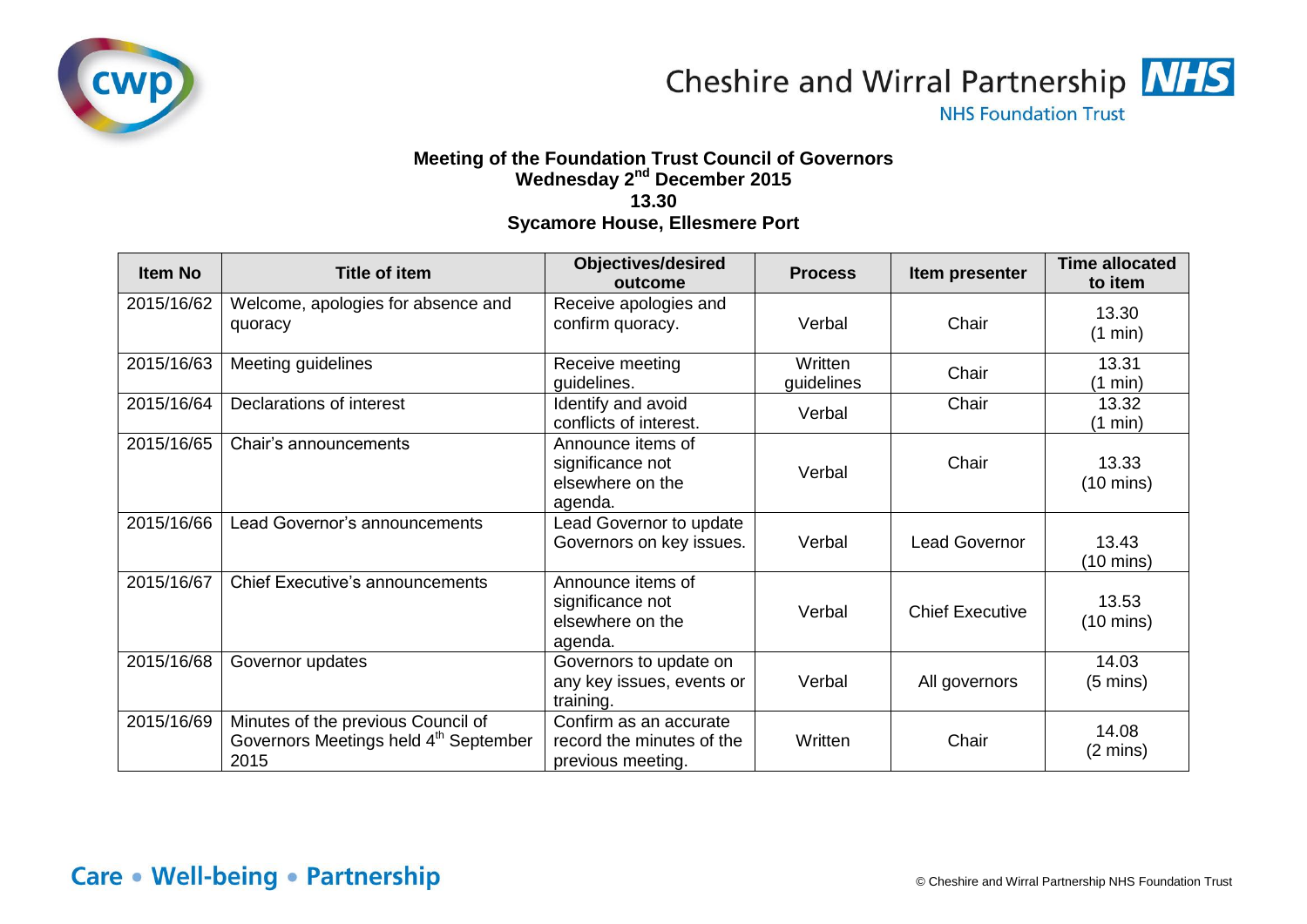| <b>Item No</b>                | <b>Title of item</b>                                                                                                | <b>Objectives/desired</b><br>outcome                                                                                    | <b>Process</b> | Item presenter                                       | <b>Time allocated</b><br>to item |  |
|-------------------------------|---------------------------------------------------------------------------------------------------------------------|-------------------------------------------------------------------------------------------------------------------------|----------------|------------------------------------------------------|----------------------------------|--|
| 2015/16/70                    | Matters arising & action points                                                                                     | Request and provide<br>updates in respect of<br>ongoing items not<br>elsewhere on the<br>agenda, to ensure<br>progress. | Written        | Chair                                                | 14.10<br>$(3 \text{ mins})$      |  |
| 2015/16/71                    | Council of Governors 2015/16 Business<br>Cycle                                                                      | Confirm that agenda<br>items provide assurance<br>that the Council of<br>Governors is undertaking<br>its duties.        | Written        | Chair                                                | 14.13<br>$(2 \text{ mins})$      |  |
| 2015/16/72                    | Non Executive Director update<br>Appointment of Sarah Reiter<br>Appointment of Senior<br>Independent Director (SID) | Provide an update to<br>Governors on recent<br>NED activity and<br>recruitment                                          | Written/Verbal | Chair                                                | 14.15<br>$(15 \text{ mins})$     |  |
| 2015/16/73                    | <b>CWP CQC inspection</b>                                                                                           | Provider feedback to<br>Governors on the<br>outcome of recent Trust<br><b>CQC</b> inspection                            | Presentation   | Chief Executive/<br>Head of<br>Compliance            | 14.30<br>$(15 \text{ mins})$     |  |
| 2015/16/74                    | <b>IAPT</b> waiting times                                                                                           | To update Governors on<br>Trust actions in relation<br>to IAPT waiting times.                                           | Written        | Rob Lightburn,<br><b>Clinical Service</b><br>Manager | 14.45<br>$(15 \text{ mins})$     |  |
| 2015/16/75                    | <b>Street Triage Service Update</b>                                                                                 | To update Governors in<br>relation to the future of<br>the street triage service                                        | Written        | Director of<br>Operations                            | 15.00<br>$(5 \text{ mins})$      |  |
| 10 minute break 15.05 - 15.15 |                                                                                                                     |                                                                                                                         |                |                                                      |                                  |  |
| 2015/16/76                    | Learning Disabilities Transforming Care<br>Programme                                                                | To update Governors in<br>relation to the proposed<br>changes to learning<br>disability services                        | Presentation   | Tom Parry,<br><b>Project Support</b><br>Manager      | 15.15<br>$(15 \text{ mins})$     |  |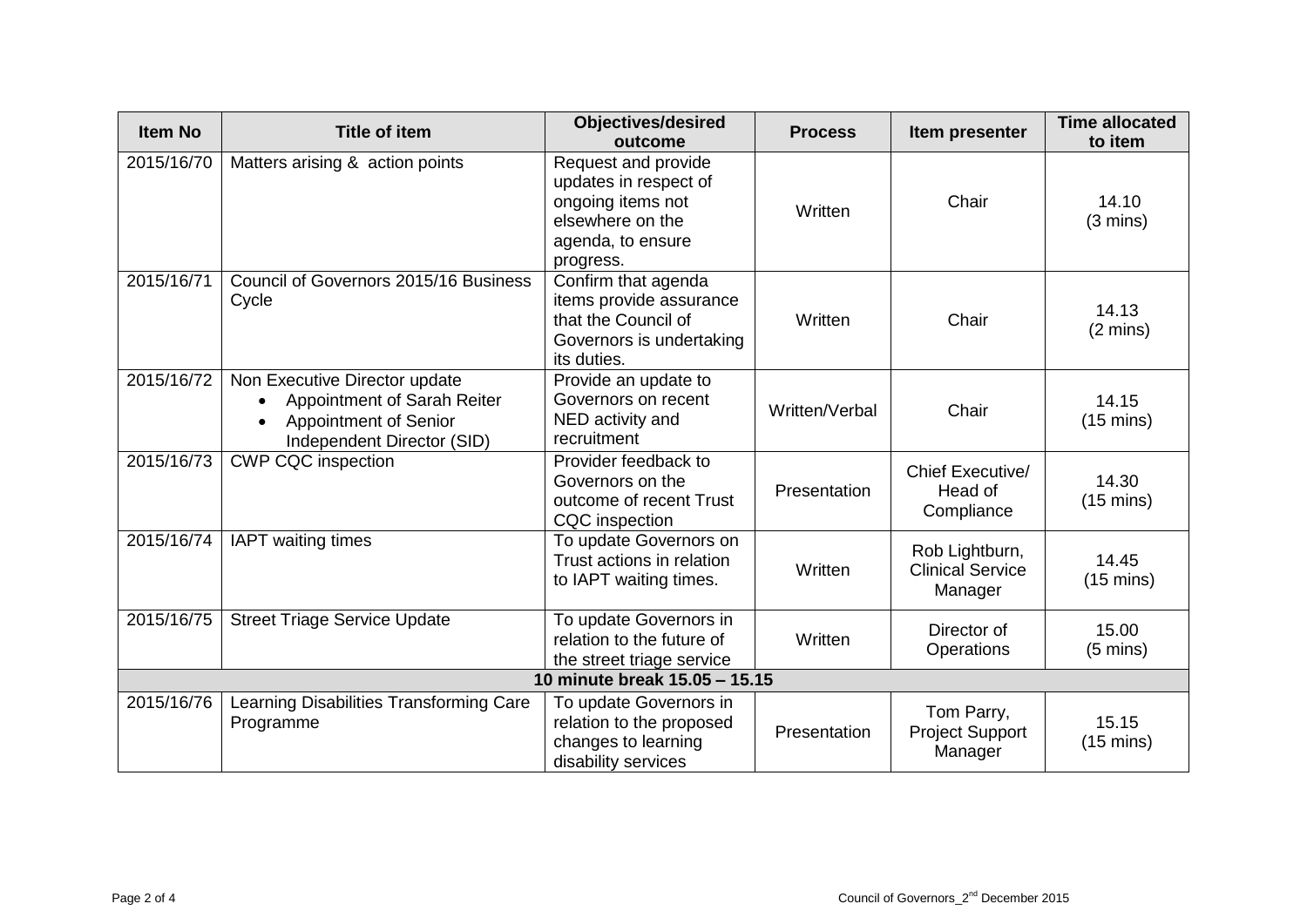| <b>Item No</b> | <b>Title of item</b>                                                                                                                                                                                                                                                                                                                                                                                                        | <b>Objectives/desired</b><br>outcome                                                      | <b>Process</b>           | Item presenter                           | <b>Time allocated</b><br>to item |
|----------------|-----------------------------------------------------------------------------------------------------------------------------------------------------------------------------------------------------------------------------------------------------------------------------------------------------------------------------------------------------------------------------------------------------------------------------|-------------------------------------------------------------------------------------------|--------------------------|------------------------------------------|----------------------------------|
| 2015/16/77     | Governors influencing stakeholders                                                                                                                                                                                                                                                                                                                                                                                          | To provide an update<br>and discussion on how<br>governors can influence<br>stakeholders. | Written                  | <b>Chief Executive</b>                   | 15.30<br>$(10 \text{ mins})$     |
| 2015/16/78     | Election update                                                                                                                                                                                                                                                                                                                                                                                                             | Update on the by-<br>election process                                                     | Verbal                   | Head of<br><b>Corporate Affairs</b>      | 15.40<br>$(5 \text{ mins})$      |
| 2015/16/79     | <b>Chair's Appointment process</b>                                                                                                                                                                                                                                                                                                                                                                                          | Update on the chair's<br>appointment process                                              | Written                  | <b>Lead Governor</b>                     | 15.45<br>$(10 \text{ mins})$     |
| 2015/16/80     | <b>Council of Governors Sub-</b><br>committee/Group minutes/notes<br><b>Nominations and Remuneration</b><br>a)<br>Committee (draft minutes of<br>meeting of 4 <sup>th</sup> September 2015)<br>Membership and Development<br>b)<br>sub-committee (draft minutes of<br>meeting of 14 <sup>th</sup> October 2015)<br>Scrutiny sub-committee (draft<br>$\mathbf{C}$<br>minutes of meeting of 16 <sup>th</sup><br>October 2015) | To review and approve<br>the final minutes of the<br>previous sub group<br>meetings.      | Written<br>Minutes/Notes | Governor Sub-<br><b>Committee Chairs</b> | 15.55<br>$(10 \text{ mins})$     |
| 2015/16/81     | <b>Governor Question Time</b>                                                                                                                                                                                                                                                                                                                                                                                               | Provide an opportunity<br>for Governors to ask<br>questions                               | Verbal                   | Chair / all                              | 16.05<br>$(10 \text{ mins})$     |
| 2015/16/82     | Motions or Agenda Items on Notice                                                                                                                                                                                                                                                                                                                                                                                           | To receive 'Motions on<br>Notice.                                                         | Verbal                   | Chair/all                                | 16.15<br>$(3 \text{ mins})$      |